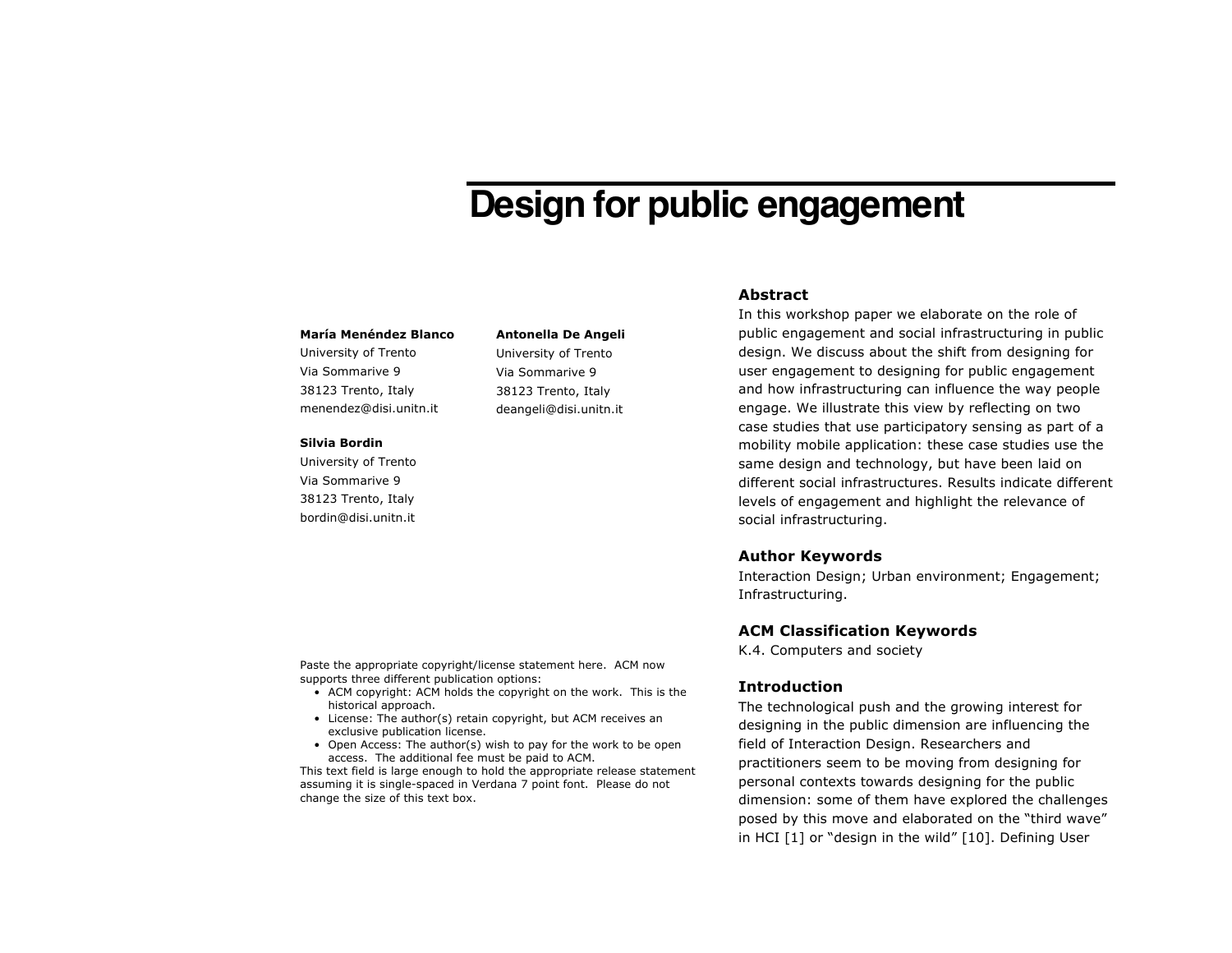eXperience (UX) dimensions and reproducing ecological settings are some of the challenges faced when designing in personal contexts [6]; designing for the public dimension raises specific issues such as large and diverse groups of stakeholders, undefined context boundaries, dynamic requirements [1], infrastructuring participation and ethical considerations [4]. When designing for the public dimension, the object and boundaries of design become blurred: if designing for UX means designing for qualities such as fun, aesthetics, enjoyment and pleasure, what does designing for the public dimension mean? Some practictioners and researchers highlight the relevance of designing for engagement and the need of shifting from user engagement to public engagement [3]. In this workshop paper we present our experience in designing for public engagement and elaborate on the relevance of social infrastructuring in public design.

# **Related work**

The growth of "Smart Cities" and "Living Labs" demonstrates the increasing interest towards the integration of technology (e.g. sensors, displays, and networks) into the public dimension, as witnessed by several initiatives around the world. For example, in 2011, the European Union launched the "Smart Cities and Communities" Innovation Partnership, whose goal is to improve city life through integrated solutions such as "applied innovation, better planning, a more participatory approach, higher energy efficiency and better transport solutions"<sup>1</sup>. This vision of the Smart City as a network of sensors, invisible artefacts and connected networks has been heavily influenced by

Weiser and Brown's view of ubiquitous computing as a form of "calm technology" [11].

In spite of the hype around Smart Cities and Living Labs, some voices are being raised "against the Smart City" [5], advocating for deeper reflection on the implications of introducing ubiquitous and networked technologies into urban environments. Greenfield presents a critical view on different aspects of the Smart City such as surveillance, data handling, and power distribution. He discusses "public objects" as objects of design in the Smart City, that is artefacts located in publicly accessible areas, which can be used, accessed, and shared by anyone. The data gathered by "public objects" should be open, free and modifiable for citizens as long as it does not represent a public harm [5].

In 2006, Rogers [9] proposed to shift from designing calm technology to designing for engagement. In her view, ubiquitous computing should not envision people as passive entities, but rather as engaged actors who are able to change and improve the environment in which they live. Design for engagement in the public dimension has indeed been the focus of attention of several researchers and practitioners ever since, although the focus varies from user [2] to public engagement [3].

Participatory Sensing was first introduced in 2006 as a paradigm to "form interactive, participatory sensor networks that enable public and professional users to gather, analyze and share local knowledge" [2] and can therefore be meant as a paradigm to foster engagement. It has been used in several research and industry projects in urban environments. For example,

 <sup>1</sup> http://ec.europa.eu/eip/smartcities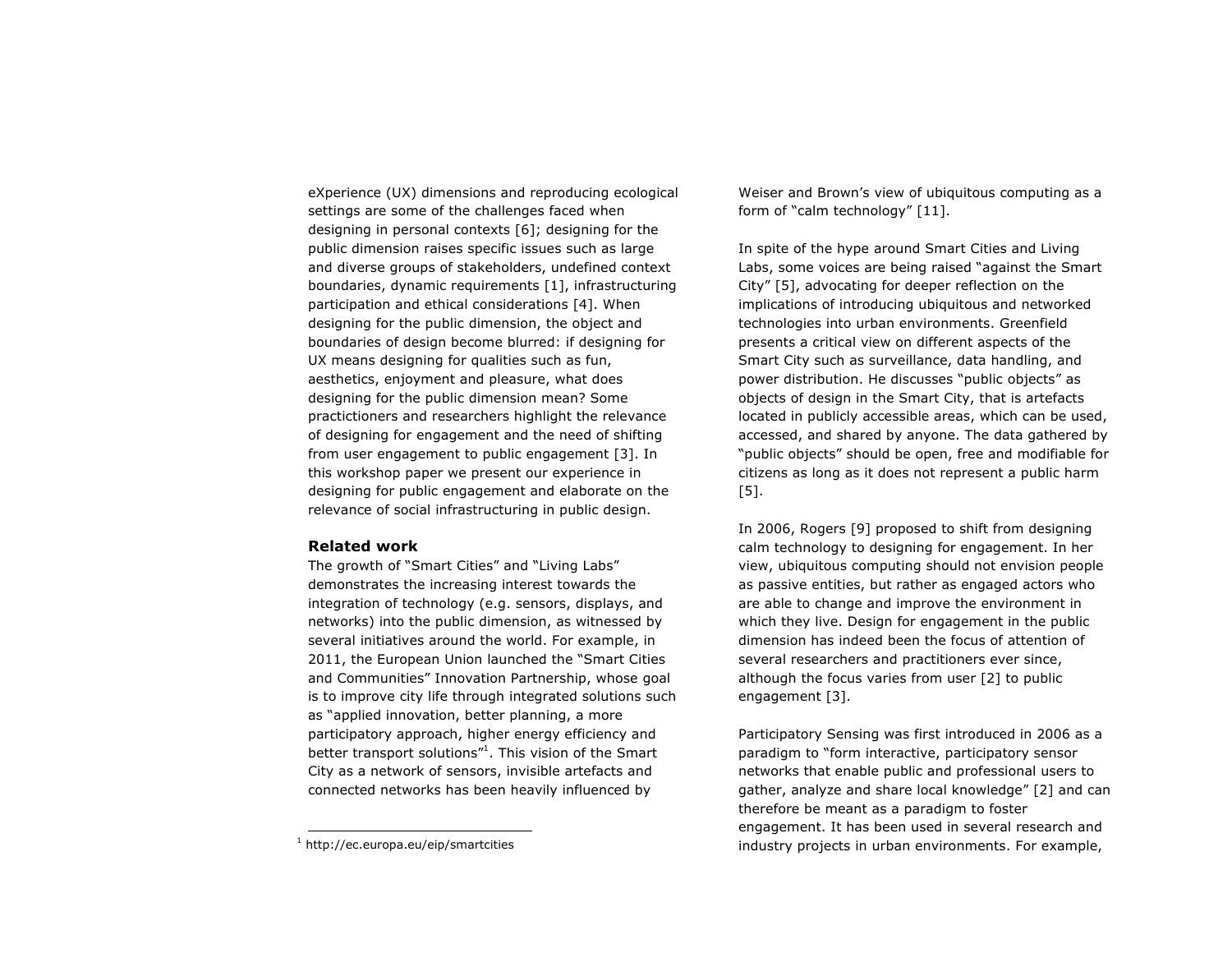the Common Sense project allows gathering and analysing environmental data, such as air quality, using information provided by mobile phones; Waze is a mobile application, acquired by Google in June 2013, which allows people to contribute and check maps and traffic updates (e.g. traffic jams, accidents, alternative routes); Tiramisu<sup>2</sup> is a mobile application developed at Carnegie Mellon University which "provides easy access to schedule and real-time arrival information for the local and public transportation" in the United States. Although Participatory Sensing can potentially provide more timely and localized data than traditional data gathering methods, the reality is that these systems are facing the challenge of motivating people to participate. As reported in [12], this lack of engagement might be related to the fact that the user who provides her contribution does not directly benefit from it: for example, if a user reports a bus delay, this data will only be useful to users who are located in subsequent bus stops.

Shifting the focus of design from user engagement to public engagement can support moving from contributing for personal gains to contributing to achieve higher goals (e.g. improving the city's public transport). Creating a supporting social infrastructure can help achieve this shift. Infrastructuring can be understood as the set of required activities for fostering the creation and support of groups of people who share, in Latour's terms [7], similar matters of concern. Under this understanding, creating a social infrastructure can contribute to the engagement of people around a shared issue [4].

# **The Smart Campus project**

We reflect on the case study represented by the Smart Campus project, which started almost three years ago with the short-term goal of creating an ecosystem that may foster students' active participation in the design and development of services for their own campus. On the longer run, the project is meant to act as a sandbox for an experiment of fostering public engagement. With these goals in mind, we envisioned supporting the emergence of an infrastructure that would foster discussion on shared *matters of concern* [7] and provide the required resources to generate action when addressing those concerns [8].

At the beginning of the Smart Campus project we adopted various UCD techniques in order to investigate the concerns of the student population and understand issues that were negatively affecting their daily experience of academic life. Several activities such as focus groups, diaries, online ethnography and workshops were put in place, engaging 60 BSc and MSc students. We also performed a benchmarking of mobile apps offered by other universities. This initial information was used to build personas and use-case scenarios. Commuting resulted to be one of the less pleasant moments in a student's day: in fact, the location of scientific departments in a suburb forces students to reach them typically by bus. Moreover, most of the students live beyond walking distance from the city centre and the departments, due to economic factors and to the location of the main student houses. In this context, a mobility urban application was designed and developed in collaboration with the students.

 <sup>2</sup> www.tiramisutransit.com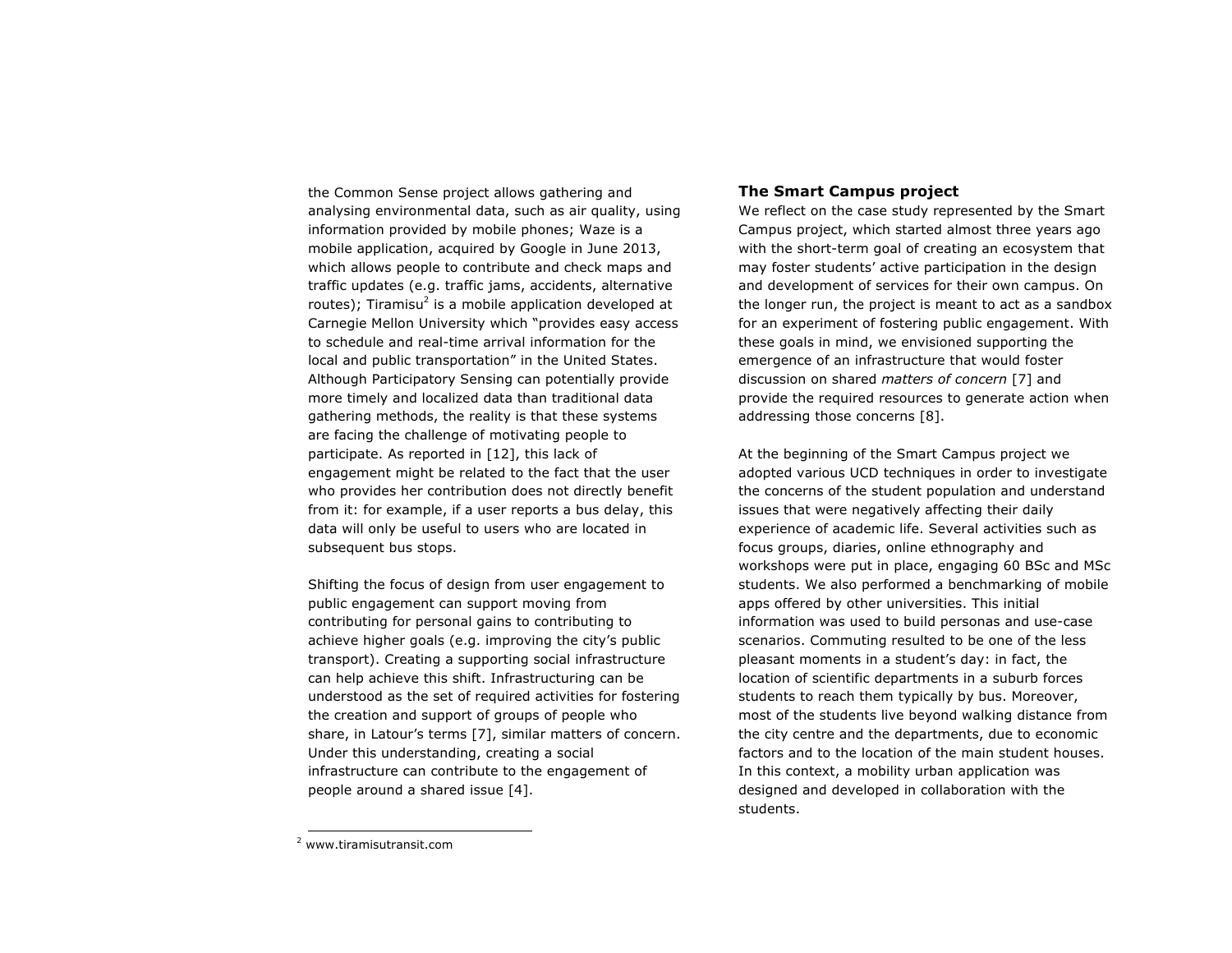#### Figure 1 - Input the delay

| ※ ◎ ▼ 1 40% 5 23:05<br>[مم]                          |  |  |  |  |
|------------------------------------------------------|--|--|--|--|
| K <sub>nin</sub> i Submit an alert                   |  |  |  |  |
| <b>Trento bus delays</b>                             |  |  |  |  |
| Route                                                |  |  |  |  |
| 5 - Piazza Dante - P.Fiera - Povo -<br>Oltrecastello |  |  |  |  |
| Stop                                                 |  |  |  |  |
| Piazza Dante "Stazione Fs"                           |  |  |  |  |
| Time                                                 |  |  |  |  |
| 22:33                                                |  |  |  |  |
| Delay                                                |  |  |  |  |
|                                                      |  |  |  |  |
| Submit alert                                         |  |  |  |  |
|                                                      |  |  |  |  |
|                                                      |  |  |  |  |
|                                                      |  |  |  |  |
|                                                      |  |  |  |  |
|                                                      |  |  |  |  |

#### Figure 2 - Visualise delay

| $\leqslant \textcircled{3}$ $\frac{23:05}{1}$<br>ادا |              |             |       |  |  |
|------------------------------------------------------|--------------|-------------|-------|--|--|
| Real time info<br><b>The L</b>                       |              |             |       |  |  |
| <b>LINES</b>                                         | <b>MAP</b>   |             |       |  |  |
| 5                                                    | 21/03/14     |             |       |  |  |
| Previous                                             | <b>Today</b> | <b>Next</b> |       |  |  |
| <b>Delays</b>                                        |              |             |       |  |  |
| Piazza Dante "Stazi                                  | 21:33        | 22:33       | 23:33 |  |  |
| Rosmini S.Maria Ma                                   | 21:34        | 22:34       | 23:34 |  |  |
| Travai Al Nuoto / Mi                                 | 21:36        | 22:36       | 23:36 |  |  |
| Piazza di Fiera                                      | 21:37        | 22:37       | 23:37 |  |  |
| S.Francesco Porta I                                  | 21:39        | 22:39       | 23:39 |  |  |
| Venezia "Port'aquila                                 | 21:39        | 22:39       | 23:39 |  |  |
| Venezia Cave                                         | 21:40        | 22:40       | 23:40 |  |  |
| Valsugana "Corallo"                                  | 21:42        | 22:42       | 23:42 |  |  |
|                                                      |              |             |       |  |  |

#### *Supporting Urban Mobility*

Following participatory design approaches we developed ViaggiaTrento, a mobile application to support urban mobility in Trento. The application allows planning trips over different means of transport such as local trains, buses, car-sharing and walking. The system is able to take into account user preferences (e.g. most frequently used means) and save users' recurrent routes (e.g. path followed while commuting) in order to receive push notifications in the case a delay or service interruption affects their route.

In particular, the application relies on the active participation of travellers in order to provide real-time, accurate information on delays. Users standing at a bus stop or train station can broadcast a delay notification through a quick form (Figure 1), specifying which ride they are waiting for and how late it is; the notification is then propagated to all users monitoring the same ride, or whose journey would be affected by the delay. This information is also shown on the timetables for urban and extra-urban buses and local trains, which the application gathers all in the same place (Figure 2). This participatory sensing practice among travellers allows ViaggiaTrento to provide information that is not even available to the local transport company itself.

#### *Social infrastructuring*

ViaggiaTrento was released to the students attending the HCI class at the Department of Information Engineering and Computer Science during the first semester in 2012 ( $N = 90$ ) and 2013 ( $N = 117$ ). In this way, our seed base of students-users was introduced to the Smart Campus project as a real-world application of the methodologies and techniques taught in class; furthermore, their particular area of learning allowed

them not only to provide feedback on existing artefacts, but also to generate, design, and code new services for their own needs. Suggestions for improvement were then integrated into the app; proposed functionalities included, for instance, timetable checking, which had not been foreseen in the original design of the app.

After a few months of evaluation, the application seemed to be stable and usable enough for it to expand its user base beyond the initially seeded group of people. Therefore, in collaboration with the Municipality of Trento, we released ViaggiaTrento on the Google Play Store on  $11<sup>th</sup>$  October 2013, thus making it publicly available. In the same period, the nearby Municipality of Rovereto expressed interest in the Smart Campus project. Leveraging on the by then available technical infrastructure, we created a customized version of the application called ViaggiaRovereto and released it on the Google Play Store as well. In this case, the Municipality was available to provide us with more data: therefore, ViaggiaRovereto also informs people about public notices regarding mobility issued by the Municipality and concerning, for instance, detours or roadwork.

# **Results**

Figure 3 compares the number of active installations of ViaggiaTrento and ViaggiaRovereto, as retrieved from Google Play Store. Before the 22<sup>nd</sup> October 2013, most of the new installations were done by students who migrated to the public version of the application. On the 22<sup>nd</sup> October, the major of Rovereto presented ViaggiaRovereto to the city in a public event, which was reported the day after in several local newspapers. As illustrated in the chart, the number of installations of ViaggiaRovereto raised from 185 to 292 after the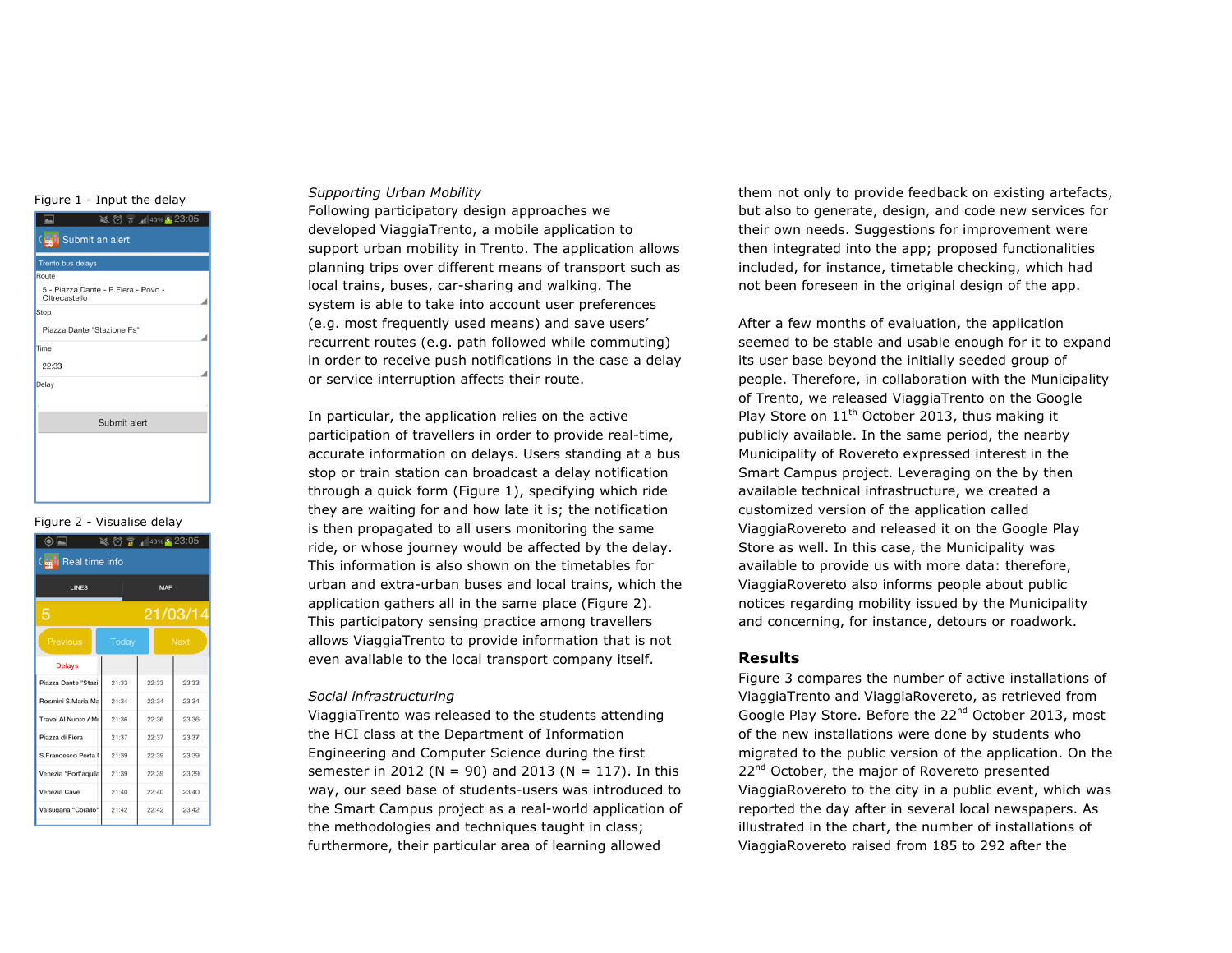major's intervention. After that, the spreading of the application remains overall stable over the following months. In the case of ViaggiaTrento, no specific event was organized to advertise the application, relying instead on the Smart Campus social infrastructure (e.g. social channels, forum, word-of-mouth): as illustrated in the graph, ViaggiaTrento has experienced a relatively slow but steady increase in the number of installations over time.





Figure 4 shows the percentage of notifications of delay issued in ViaggiaTrento and ViaggiaRovereto over a period of 231 days (i.e. from  $22^{nd}$  October 2013 to 9<sup>th</sup> June 2014), normalized by number of active installations. Users of ViaggiaTrento reported 153 delays in 84 different days, while users of ViaggiaRovereto reported 32 delays spread over 16 days. Trento is a larger city than Rovereto, and has more bus lines; this might partially explain a higher number of notifications per day. However, the quality of the transport service is comparable between the two cities: in the case of a similar level of engagement we could expect notifications to be spread over a similar

number of days. However, the difference in the number of days in which the notification functionality has been used suggests different levels of engagement between users of ViaggiaTrento and ViaggiaRovereto. In Figure 4 it is interesting to notice how citizens especially used both applications to broadcast transport delays during disruptive events, such as a transport strike on  $16<sup>th</sup>$ December 2013 or a snowstorm on 30<sup>th</sup> and 31<sup>st</sup> January 2014. The consistency in notifications peaks between the two applications can be a good indicator of data quality, since both cities tend to experience similar transport disruptions due to their close geographical location.



Figure 4 –Percentage of notifications of delay in ViaggaTrento and ViaggiaRovereto

# **Discussion**

In this workshop paper we have presented the case study of a mobile application that uses participatory sensing for collecting data on bus delays. The application was used in two scenarios, corresponding to two nearby cities. While the technical and design